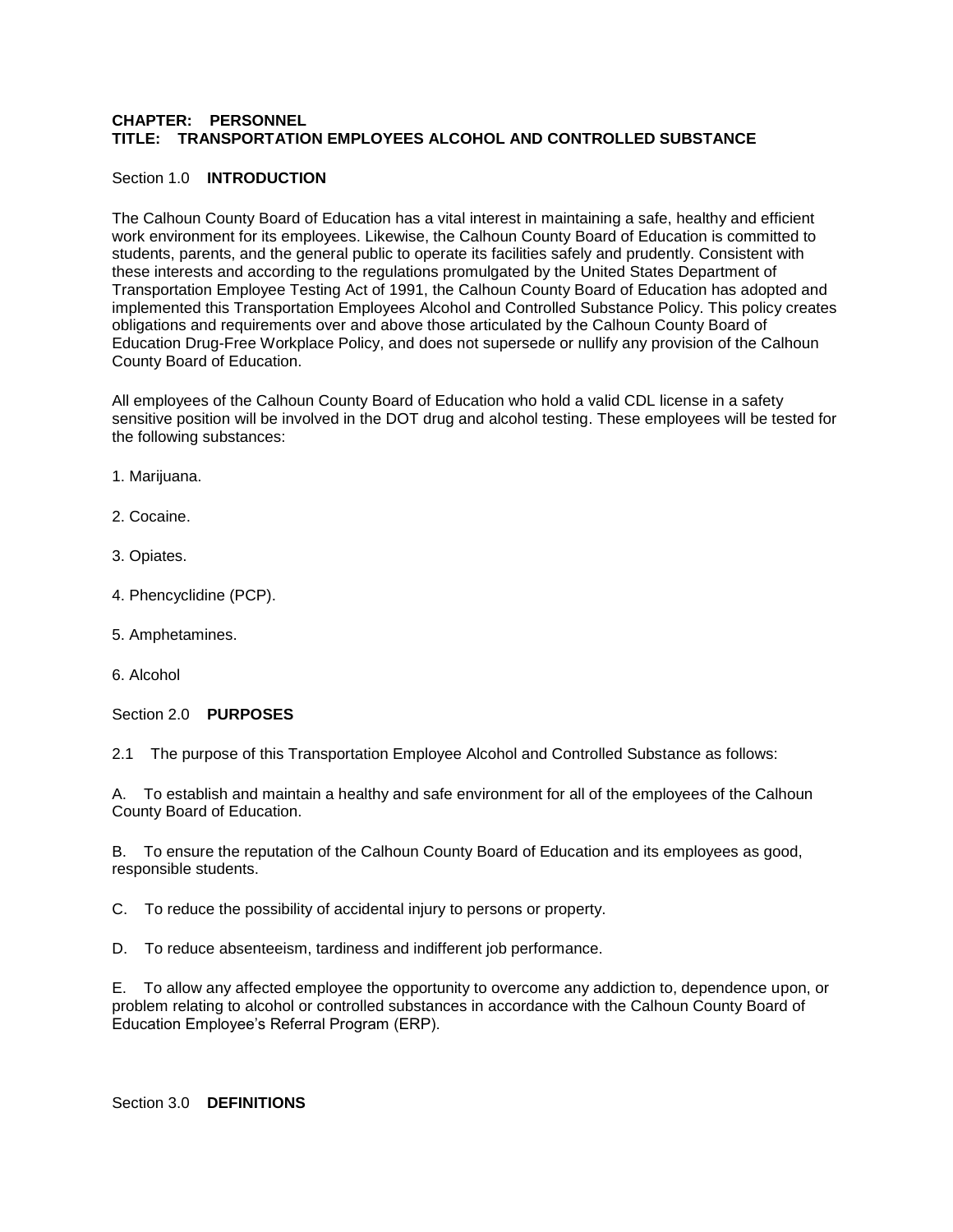3.1 "Accident" means, except as provided in section 3.1 (B) of this policy, as follows:

A. An occurrence involving a commercial motor vehicle operating on a public road that results in:

1. A fatality.

2. Bodily injury to a person who, as a result of the injury, immediately receives medical treatment away from the scene of the accident.

3. One or more motor vehicles incurring disabling damage as a result of the accident, requiring the vehicle to be transported away from the scene by a two truck or other vehicle.

B. The term "accident" does not include the following:

1. An occurrence involving only boarding and alighting from a stationary motor vehicle.

2. An occurrence involving only the loading or unloading of cargo.

3. An occurrence in the course of the operation of a passenger car or a multipurpose passenger vehicle (as defined in 49.C.F.R. §177.823.

3.2 "Alcohol" means the intoxicating agent in beverage alcohol, ethyl alcohol, or other low molecular weight alcohols, including methyl and isopropyl alcohol.

3.3 "Alcohol concentration (or content)" means the alcohol in a volume of breath expressed in terms of grams of alcohol per 210 liters or breath as indicated by an evidential breath test.

3.4 "Alcohol Use" means the consumption of any beverage, mixture or preparation, including any mediation containing alcohol.

3.5 "Board" means the Calhoun County Board of Education and its agents, officers, or representatives.

3.6 "Controlled Substance" has the meaning such term has under section 102(6) of the Controlled Substance Act (21 U.S.C. §802(6) and includes all substances listed on schedules I through V of 21 C.F.R. part 1308 and West Virginia Code §60A-2-201 through -213, as they may be revised from time to time.

3.7 "Commercial Motor Vehicle" has the same meaning such term has under 49 C.F.R. §382.017

.3.8 "DOT" means the Department of Transportation.

3.9 "Driver" has the same meaning such term has under 49 C.F.R. §382.017, and includes any person employed by the Board who operates a commercial motor vehicle including, but not limited to, the following persons employed by the Board: bus operator, substitute bus operator, chief mechanic, mechanic, assistant mechanic, truck drivers who hold a commercial driver's license (CDL), maintenance staff members who hold a CDL, and other employees of the Board who are required to hold a CDL to perform their jobs. For the purposes of pre-employment/ore-duty testing only, the term "driver" includes a person applying to the Board to drive a commercial motor vehicle.

3.10 "Performing (a safety-sensitive function)" means a driver is considered to be performing a safetysensitive function during any period in which he or she is actually performing, ready to perform, or immediately after performing any safety-sensitive function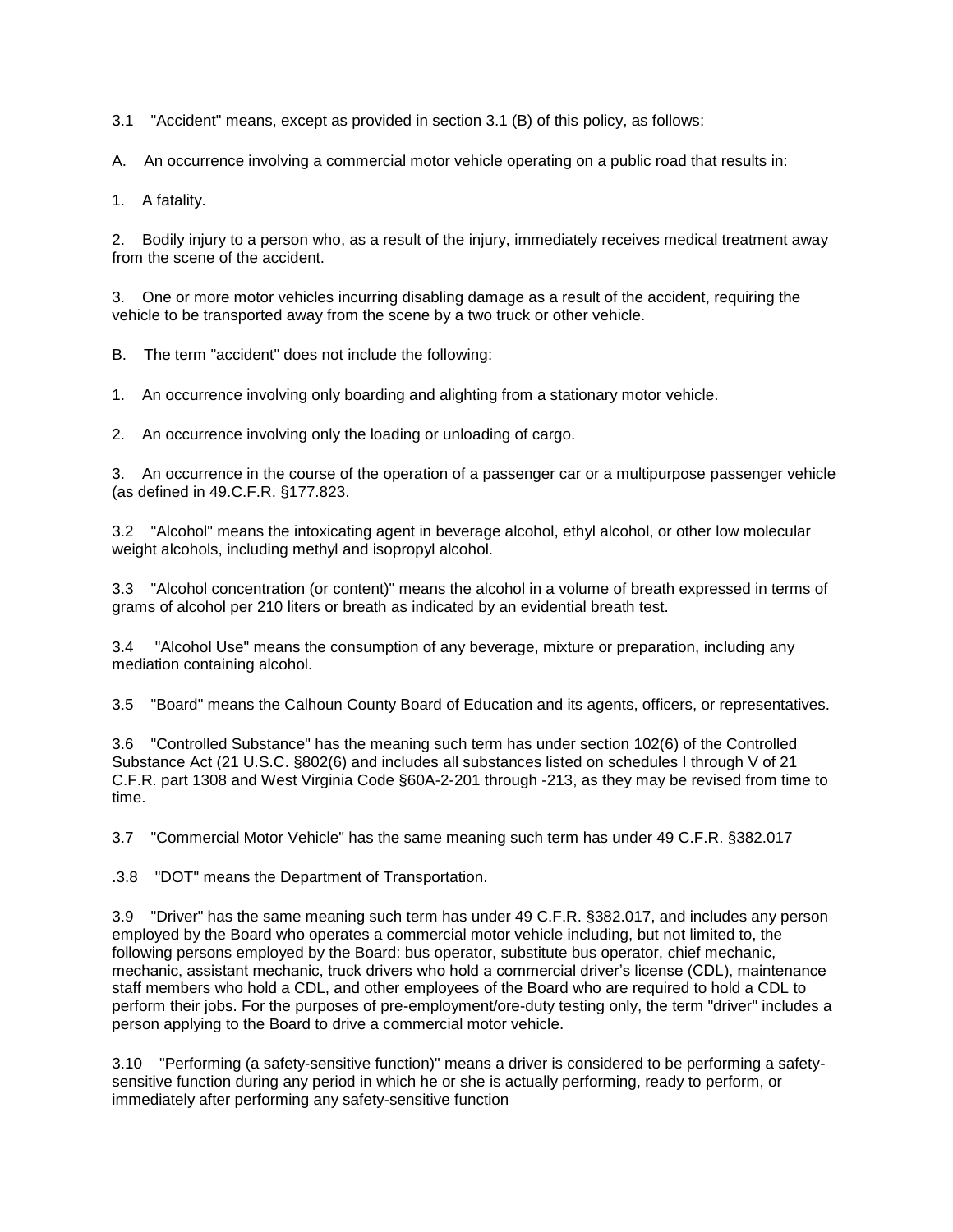3.11 "Safety-sensitive function" has the same meaning such term has under 49 C.F.R. §382.107and indicates time spent waiting to be dispatched, time spent inspecting equipment or otherwise inspecting, servicing or conditioning any commercial motor vehicle, all driving time, all time spent in or upon any commercial motor vehicle, all time spent loading or unloading a commercial motor vehicle or attending a vehicle being loaded or unloaded, and all time spent repairing, obtaining assistance or remaining in attendance upon a disabled vehicle.

3.12 "Substance abuse professional" or "SAP" means a licensed physician or a licensed or certified psychologist, social worker, employee assistance professional or addiction counselor with knowledge of or clinical experience in the diagnosis and treatment of alcohol and controlled substance-related disorders.

Section 4.0 **POLICY**

4.1 Prohibitions Relating to Alcohol

A. All drivers are prohibited from reporting for duty or remaining on duty requiring the performance of safety-sensitive functions while having an alcohol concentration of 0.02 or greater.

B. All drivers are prohibited from being on duty or operating a commercial motor vehicle while the driver possesses alcohol, unless the alcohol is manifested and transported as part of a shipment.

C. All drivers are prohibited from using alcohol while performing safety-sensitive functions.

D. All drivers are prohibited from performing safety-sensitive functions within four hours after using alcohol.

E. All drivers required to take a post-accident alcohol test pursuant to sections 5.2 of this policy are prohibited from using alcohol for eight hours following the accident, or until he undergoes a post-accident alcohol test, whichever occurs first.

4.2 Prohibitions Relating to Controlled Substances

A. All drivers are prohibited from reporting for duty or remaining on duty requiring the performance of safety-sensitive functions when the driver uses any controlled substance, except under the following circumstances:

1. The use is pursuant to the instruction of a physician who has advised the driver that the controlled substance does not adversely affect the driver's ability to safely operate a commercial motor vehicle.

2. The driver has notified the Board, in advance, of any such therapeutic drug use.

B. All drivers are prohibited from reporting for duty, remaining on duty or performing a safety-sensitive function, if the driver tests positive for controlled substances.

4.3 No driver shall refuse to submit to any alcohol or controlled substances test required by section 5.1 through 5.6 of the policy. Any driver who refuses to submit to such tests shall be prohibited from performing safety-sensitive functions, and shall be subject to section 4.4 of the policy.

4.4 Compliance with this policy is a condition of employment with the Board. Any driver who violates any provision of the policy or whose required alcohol or controlled substances test precludes them from meeting the requirement of this policy shall be removed from the performance of safety-sensitive functions. In addition, the superintendent shall initiate proceedings to terminate the employment of any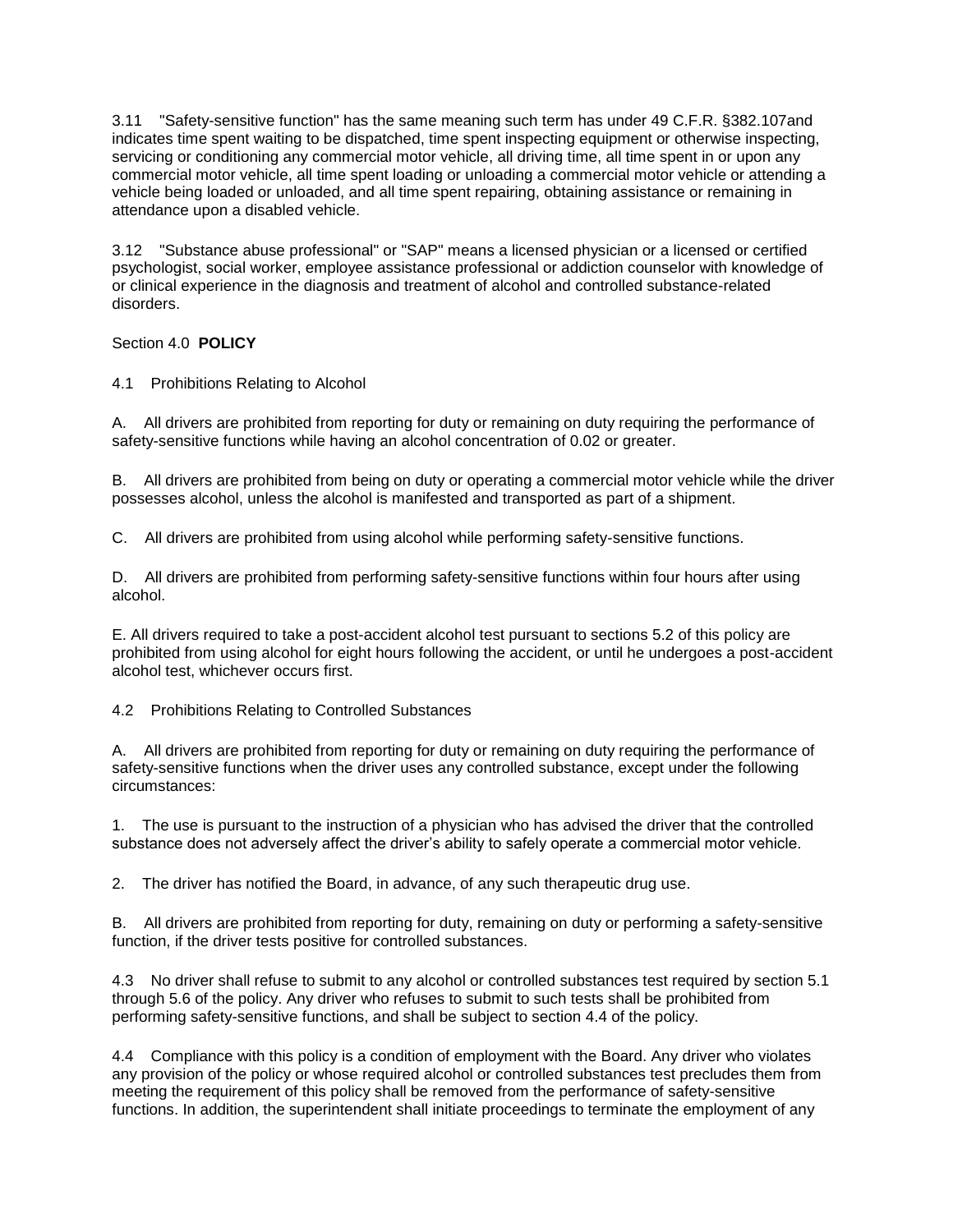driver who violates any provision of the policy or whose required alcohol or controlled substances test precludes them from meeting the requirements of this policy.

4.5 Other Alcohol-Related Conduct

A. Any driver tested under the provisions of section 5.1 through 5.6 of this policy who is found to have an alcohol concentration of 0.02 or greater is prohibited from performing or continuing to perform safetysensitive functions for the Board. An alcohol reading of 0.02 or greater requires a second confirmation test at least fifteen minutes after the initial test.

B. Except as provided in sections 4.5(A) of this policy, the Board shall take no action against a driver based solely on test results showing an alcohol concentration of less than 0.02.

# Section 5.0 **REQUIRED ALCOHOL AND CONTROLLED SUBSTANCE TESTING**

#### 5.1 Pre-Employment Testing

A. Prior to the first time a driver performs safety-sensitive functions, the driver shall be required to undergo testing for alcohol and controlled substances.

B. No driver shall be permitted to perform safety-sensitive functions unless the driver has been administered an alcohol test with a result indicating an alcohol concentration less than 0.02 and has received a controlled substance test result from the medical review officer indicating a verified negative test result.

## 5.2 Post-Accident Testing

A. As soon as practicable following an accident involving a commercial motor vehicle, each surviving driver shall be tested for alcohol and controlled substances if such surviving driver:

1. Was performing safety-sensitive functions with respect to the vehicle, if the accident involved the loss of human life.

2. Receives a citation under state or local law for moving traffic violation arising from the accident.

B. If a post-accident alcohol test is not administered within two hours following the accident, the Board shall prepare and maintain on file a record stating the reasons the test was not promptly administered. If a post-accident alcohol test is not administered within eight hours following the accident, the Board shall cease attempts to administer an alcohol test and shall prepare and maintain the same record.

C. If a post-accident controlled substance test is not administered within 32 hours following the accident, the Board shall cease attempts to administer a controlled substance test and shall prepare and maintain on file a record stating the reasons the test was not promptly administered.

#### 5.3 Random Testing

A. Drivers shall be tested for alcohol or controlled substances at various times on an unannounced, random basis.

B. Consistent with applicable federal regulations (49 C.F.R. §382.305), the minimum annual percentage rate for random alcohol testing shall be 25 percent of the average number of driver positions.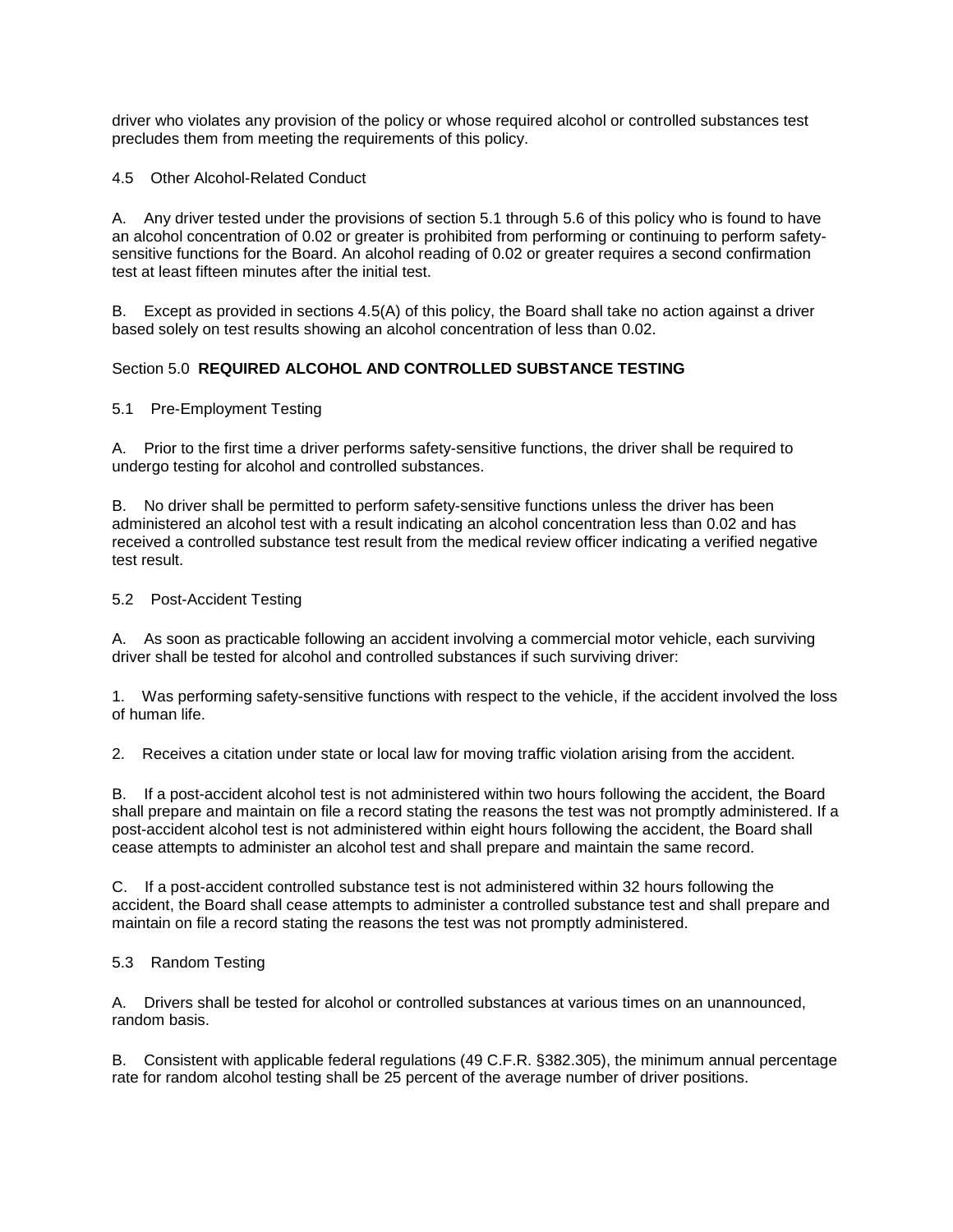C. Consistent with applicable federal regulations (49 C.F.R. §382.305), the minimum annual percentage rate for random controlled substance testing shall be 50 percent of the average number of driver positions or such other percentage rate as is published by the DOT Federal Highway Administration in the Federal Register.

D. The selection of drivers for random alcohol and controlled substance testing shall be made by the scientifically valid method of a computer-based random number generator that is matched with drivers' social security numbers.

E. A driver shall only be tested for alcohol while the driver is performing safety-sensitive functions, just before the driver is to perform safety-sensitive functions, or just after the driver has ceased performing. such functions

F. If an employee, in a safety-sensitive position, has not been chosen for testing within a three (3) year period, the Board may request that the employee submit to a drug and alcohol test.

5.4 Reasonable Suspicion Testing

A. Drivers shall be required to submit to an alcohol test when the Board has reasonable suspicion to believe that the driver has violated the prohibitions of sections 4.1(A), 4.1(C), 4.1(D), and/or 4.1(E) set forth above.

B. Drivers shall be required to submit to a controlled substance test when the Board has reasonable suspicion to believe that the driver has violated the prohibitions of sections 4.2(A) and/or 4.1(B) set forth above.

C. The Board's determination that reasonable suspicion exists to require the driver to undergo an alcohol or controlled substances test must be based on specific, contemporaneous, articulable observations concerning the appearance, behavior, speech or body odors of the driver. The observations may include indications of the chronic and withdrawal effects of controlled substances.

D. The required observations for alcohol and/or controlled substances reasonable suspicion testing shall be made by a supervisor or Board official who is trained in accordance with section 8.1 of this policy. The person who makes the determination that reasonable suspicion exists must refer the driver for alcohol/controlled substance testing. Once reasonable suspicion is aroused it becomes the responsibility of the Board to transport the driver to the collection site or to the station where alcohol testing is performed. A driver who is being tested must be relived of his/her duties until the results are received from the BAT and/or MRO officers.

E. Reasonable suspicion alcohol testing is authorized only if the observations required by section 5.4(C) are made during the preceding, or just after the period of the work day that the driver is required to be in compliance with this policy. A driver may be directed by the Board to undergo reasonable suspicion alcohol testing only while the driver is performing safety-sensitive functions, just before the driver is to perform safety-sensitive functions, or just after the driver has ceased performing such functions.

F. If a reasonable suspicion alcohol test is not administered within two hours following the observations required by section 5.4(C) of this policy, the Board shall prepare and maintain on file a record stating the reasons the test was not promptly administered. If a reasonable suspicion alcohol test is not administered within eight hours following the observations required by section 5.4(C) of this policy, the Board shall cease attempts to administer an alcohol test and shall prepare and state in the record the reasons for not administering the test.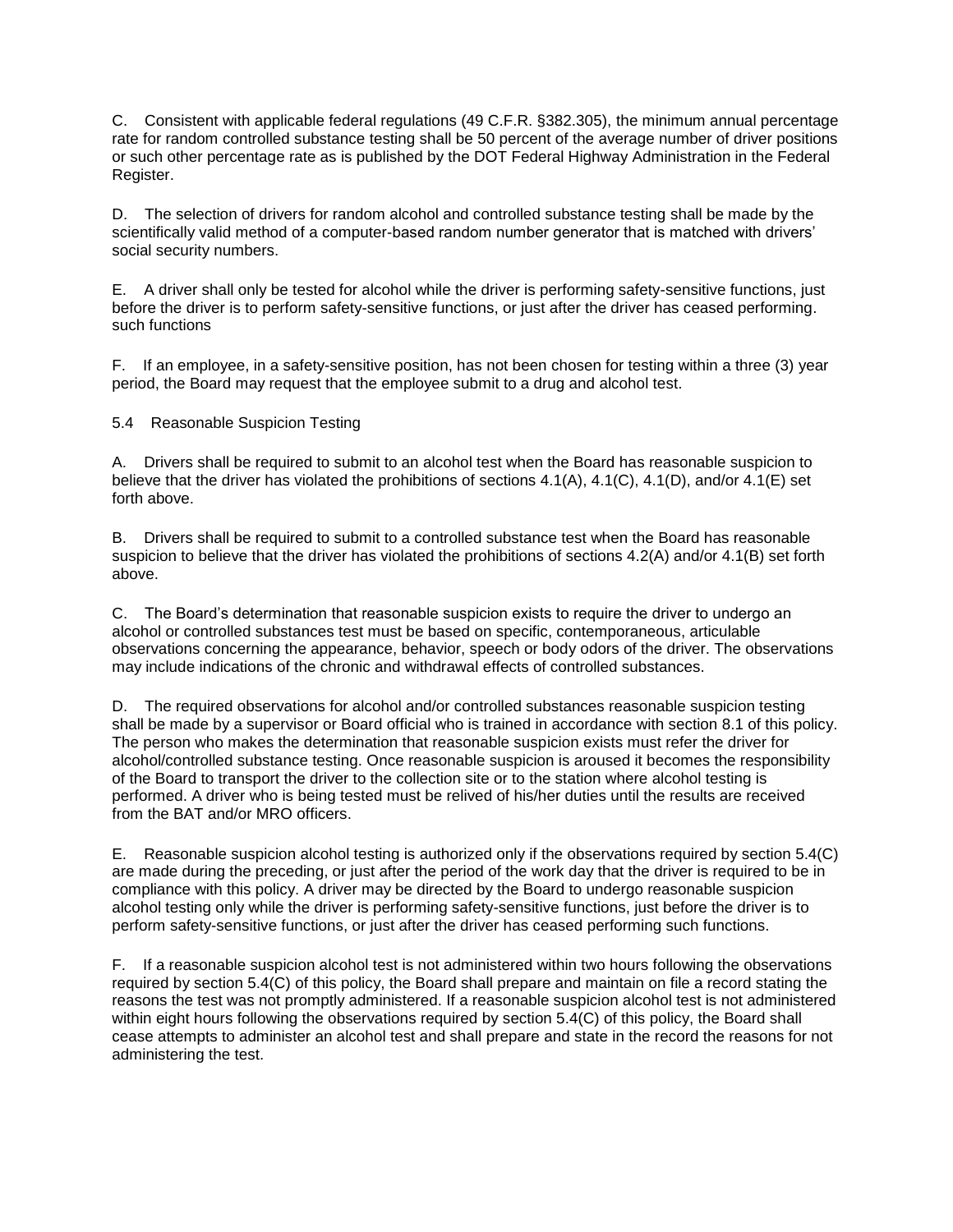G. Notwithstanding the absence of a reasonable suspicion alcohol testing under this section, all drivers are prohibited from reporting for duty or remaining on duty requiring the performance of safety-sensitive functions while the driver is under the influence of or impaired by alcohol, as shown by the behavioral, speech and performance indicators of alcohol misuse, nor shall an employer permit the driver to perform or continue to perform safety-sensitive functions, until:

(1) An alcohol test is administered and the driver's alcohol concentration measures less than 0.02.

H. Except as provided by section 5.4(G) of this policy and/or by any independent authority, the Board shall take no action against a driver based solely on the driver's behavior and appearance, with respect to alcohol use in the absence of an alcohol test.

I. A written record shall be made of the observations leading to a controlled substance reasonable suspicion test, and signed by the supervisor or Board official who made the observations, within 24 hours of the observed behavior or before the results of the controlled substances tests are released, whichever is earlier.

## Section 6.0 **TESTING PROCEDURES**

6.1 All alcohol and controlled substances testing conducted pursuant to this policy shall comply with the procedures promulgated by DOT and set forth in 49 C.F.R. Part 40, as they may be revised from time to time.

## 6.2 Alcohol Testing Procedures

A. All alcohol testing conducted pursuant to this policy shall be conducted by a trained breath alcohol technician (BAT) who shall utilize only an evidential breath testing device (EBT) approved by the National Highway Traffic Safety Administration.

B. A BAT-qualified supervisor of a driver may conduct the alcohol test for that driver only if another BAT is unavailable to perform the test in a timely manner.

C. Alcohol testing shall be conducted in a location that affords visual and aural privacy to the driver being tested, sufficient to prevent unauthorized persons from seeing or hearing test results.

D. The breath alcohol testing form promulgated by DOT shall be used for all alcohol testing without modification.

E. Blood alcohol testing shall be conducted only under such circumstances as may be permitted under future DOT regulations.

6.3 Controlled Substance Testing

A. Controlled substances testing shall be conducted by way of the split sample method of urine collection. After the driver being tested has provided a urine sample of at lest 45 ml, the sample must be split into two specimen bottles to be shipped in a single shipping container, together with the chain of custody form, to a DHHS-certified laboratory for analysis.

B. The Board and the certified laboratory shall develop and maintain clear and well-documented procedure for collection, shipment ans assessing of urine specimens, including an appropriate chain of custody form. Handling and transportation of urine specimens from one authorized individual or place to another shall always be accomplished through chain of custody procedures.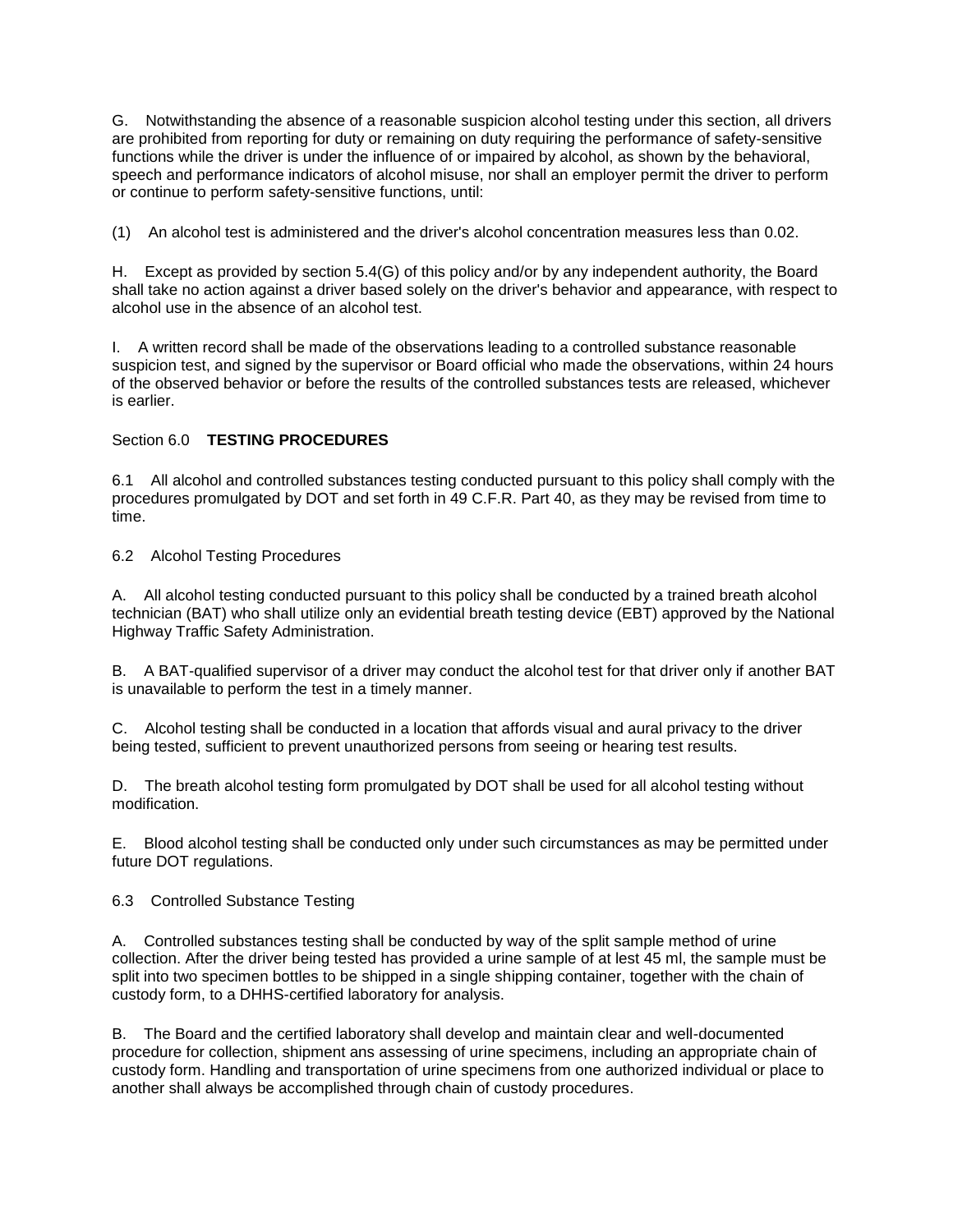C. It is recognized that the Board has the right to request that the personnel administering urine collection to take such steps as are necessary to detect tampering or substitution while maintaining individual privacy. If it is established that a driver's specimen has been intentionally tampered with or substituted by the driver or someone on his behalf, the driver will be subject to discharge.

D. The result of the certified laboratory analysis is reviewed by a medical review officer (RO), who is a licensed physician responsible for receiving laboratory results generated by this policy and who has knowledge of substance abuse disorders and appropriate medical training to interpret and evaluate an individual's confirmed positive test result together with his or her medical history and other relevant biomedical information.

E. If the test result of the primary specimen is positive, the driver may request that the MRO direct that the split specimen be tested in a different DHHS-certified laboratory for presence of the drug(s) for which a positive result was obtained in the test of the primary specimen. The MRO shall honor such a request if it is made within 72 hours of the driver having been notified of a verified positive test result. Action required by this policy as the result of the test of the split specimen. If the result of the test of the split specimen fails to reconfirm the presence of the drug(s) found in the primary specimen, the MRO shall cancel the test and report the cancellation and the reasons for it to the DOT, the Board and the driver.

# Section 7.0 **HANDLING OF TEST RESULTS, RECORD RETENTION AND CONFIDENTIALITY**

7.1 The Board shall maintain records of its alcohol misuse and controlled substance use prevention programs as provided below. Such records shall be maintained in a secure location with controlled access.

- 7.2 Record Retention
- A. Five year retention. The following records shall be maintained for a minimum of five years:

1. Records of driver alcohol test results with results indicating an alcohol concentration of 0.02 or greater;

- 2. Drivers that verify positive controlled substances test results;
- 3. Documentation of refusals to take required alcohol and/or controlled substances tests;
- 4. Calibration documentation;
- 5. Driver evaluation and referrals; and
- 6. A copy of each annual calendar year summary.

B. Two year retention. Records related to the alcohol and controlled substances collection process and training shall be maintained for a minimum of two years.

C. One year retention. Records of negative and canceled controlled substances test results and alcohol test results with a concentration of less than 0.02 shall be maintained for a minimum of one year.

7.3 The Board shall prepare and maintain an annual calendar year summary of the results of its alcohol and controlled substances testing programs performed pursuant to this policy and in accordance with 49 C.F.R. §382.403.